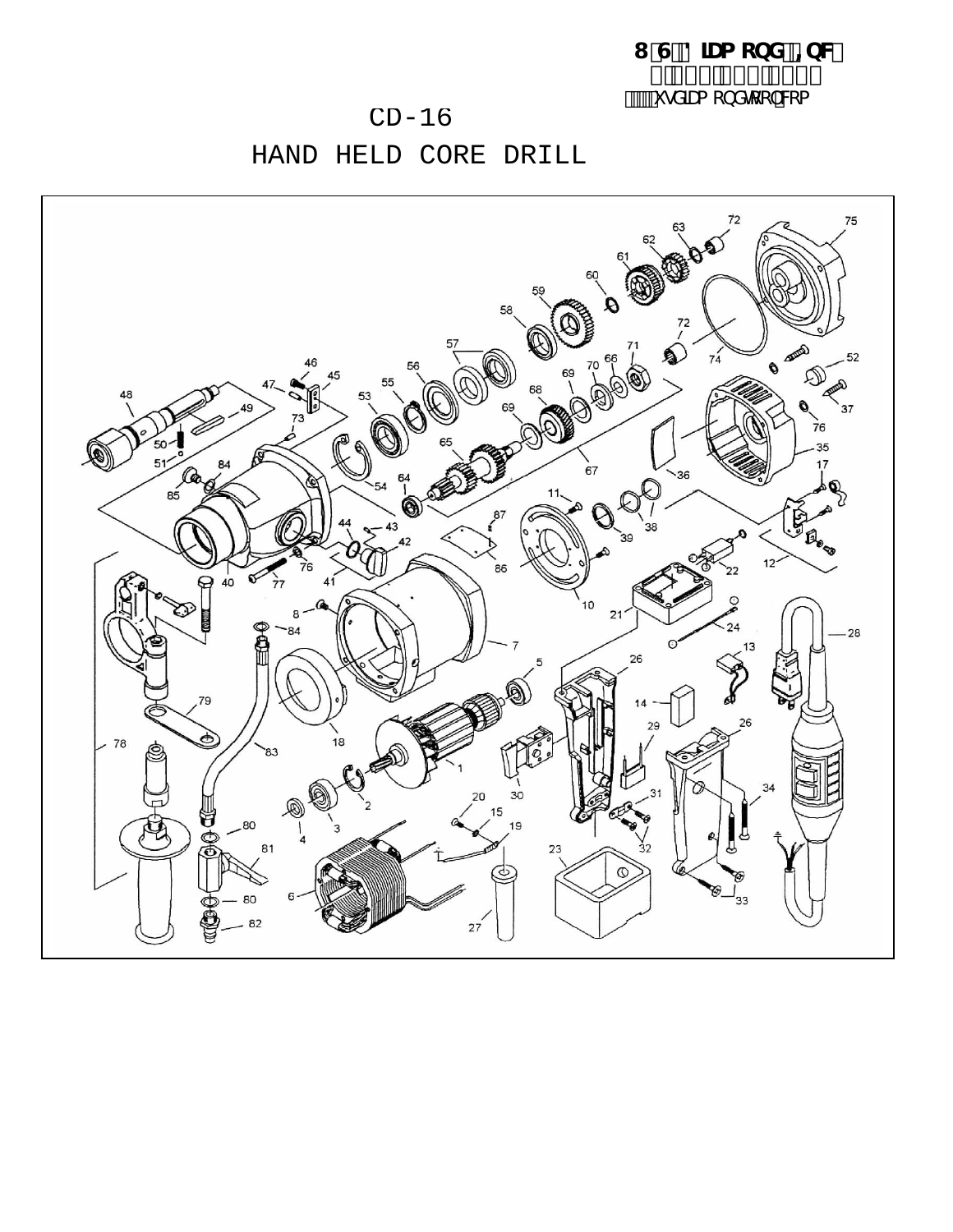*U.S. DIAMOND, Inc.* **1.800.582.1429 usdiamondtool.com**

## **CD-16 HAND HELD CORE DRILL**

| POS. NO.       | <b>ITEM NO.</b> | <b>DESCRIPTION</b>             |                         |
|----------------|-----------------|--------------------------------|-------------------------|
| 1              | 73332100        | Armature                       |                         |
| $\overline{c}$ | 80201333        | Safety Ring 28/1.2             | Replaces 050.0166       |
| 3              | 80410032        | <b>Ball Bearing</b>            | See 114 146             |
| 4              | 83000075        | Shaft Seal                     |                         |
| 5              | 80410021        | <b>Ball Bearing</b>            | See 100 579             |
| 6              | 73338150        | Stator, Complete               |                         |
| 7              | 73331203        | Motor Housing Isol.            |                         |
| 8              | 80201226        | Screw                          |                         |
| 10             | 80901010        | Holder                         |                         |
| 11             | 80201182        | Screw                          |                         |
| 12             | 80201199        | Carbon Brush Holder            |                         |
| 13             | 80700040        | Carbon Brush                   | <b>Replaces 8070019</b> |
| 14             | 73320210        | <b>Contact Washer</b>          |                         |
| 15             | 80200752        | Washer                         |                         |
| 17             | 80201251        | Screw                          |                         |
| 18             | 73331140        | Air Guiding Ring               |                         |
| 19             | 73331185        | Strand                         |                         |
| 20             | 80201200        | Screw                          |                         |
| 21             | 73338290        | <b>Intermediate Block</b>      |                         |
| 22             | 80500019        | Overload Switch                |                         |
| 23             | 73331266        | Handle for Protection          |                         |
| 24             | 73116186        | <b>Interconnection Wire</b>    |                         |
| 26             | 80900097        | Pair of Handle Halfs           |                         |
| 27             | 83000004        | Cable Sleeve                   |                         |
| 28             | 73338262        | Connecting Lead, complete with | <b>PRCD</b>             |
| 29             | 80500010        | Condensor-SEE #80500014        |                         |
| 30             | 80600143        | Switch                         |                         |
| 31             | 80900022        | <b>Strain Relief Clamp</b>     |                         |
| 32             | 80201270        | Screw                          |                         |
| 33             | 80201271        | Screw $4.2x16$                 |                         |
| 34             | 80201207        | Screw                          |                         |
| 35             | 73331240        | Bearing Cap                    |                         |
| 36             | 73331210        | Cap                            |                         |
| 37             | 80201204        | Screw                          |                         |
| 38             | 80200702        | Spring                         |                         |
| 39             | 83000090        | O-Ring                         |                         |
| 40             | 73331400        | Gearbox Housing                |                         |
| 41             | 73331545        | Gear Change Complete           |                         |
| 42             | 80300108        | Switch button                  |                         |
| 43             | 80200577        | Cylindrical Pin                |                         |
| 44             | 83000036        | O-Ring                         | Replaces 050.0116       |
| 45             | 73331542        | Gear Changing Lever            |                         |
| 46             | 80201330        | <b>Cylinder Head Screw</b>     |                         |
| 47             | 80200579        | Cylindrical Pin                |                         |
| 48             | 73331420        | Shaft                          |                         |